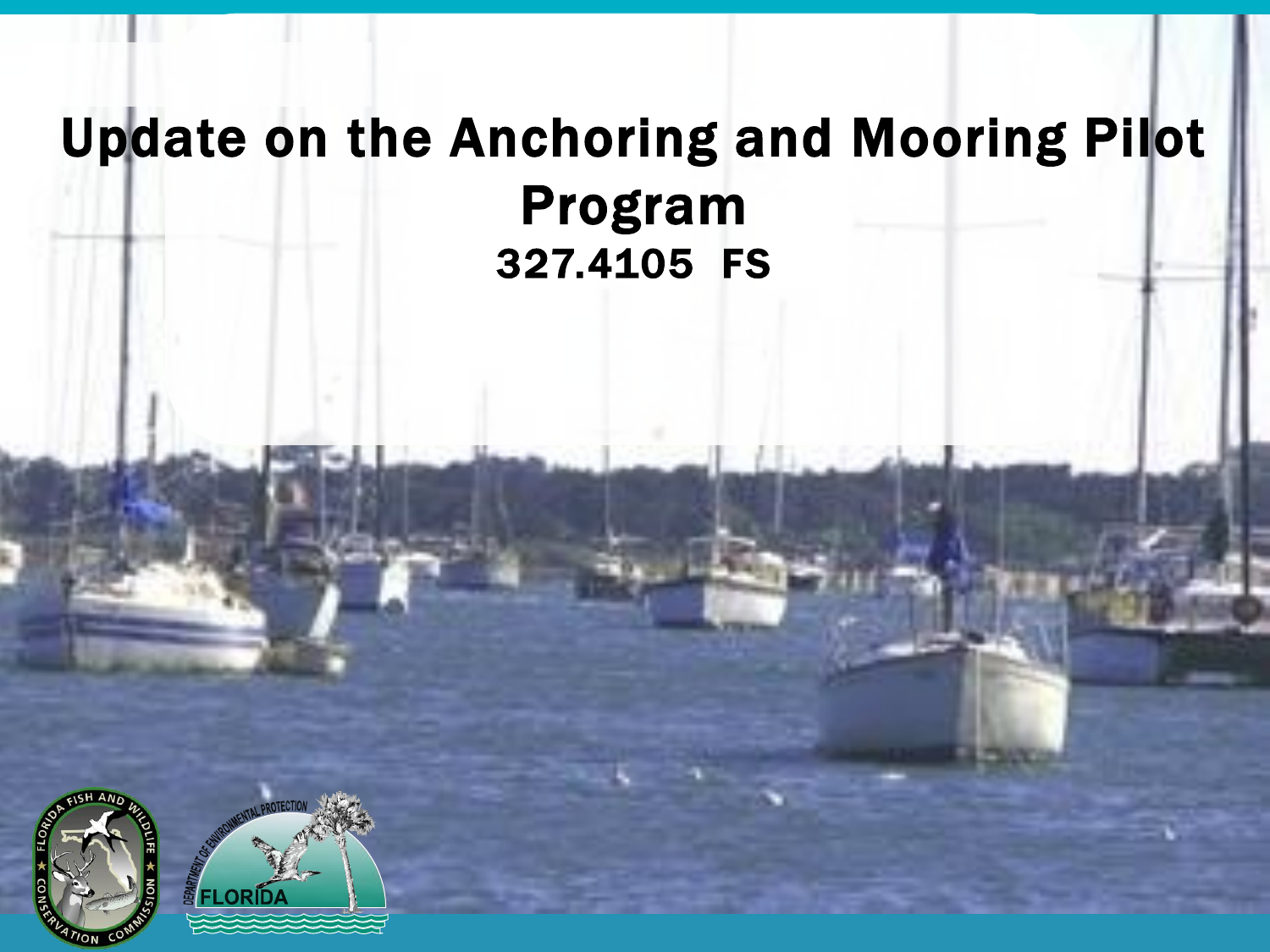The FWC, in consultation with the DEP, is directed to establish a pilot program to explore potential options for regulating the anchoring or mooring of non-live-aboard vessels outside the boundaries of public mooring fields. Pilot Program Legislative Direction

- Select all locations & participants prior to July 1, 2011.
- **Provide consultation and technical assistance.**
- **EXECOORDINATE:** Coordinate review of any proposed ordinance.
- **E** Monitor and evaluate each location at least annually, make modifications as necessary to meet program goals.
- **Report findings and recommendations to the Governor, the** President of the Senate, and the Speaker of the House of Representatives by January 1, 2014.

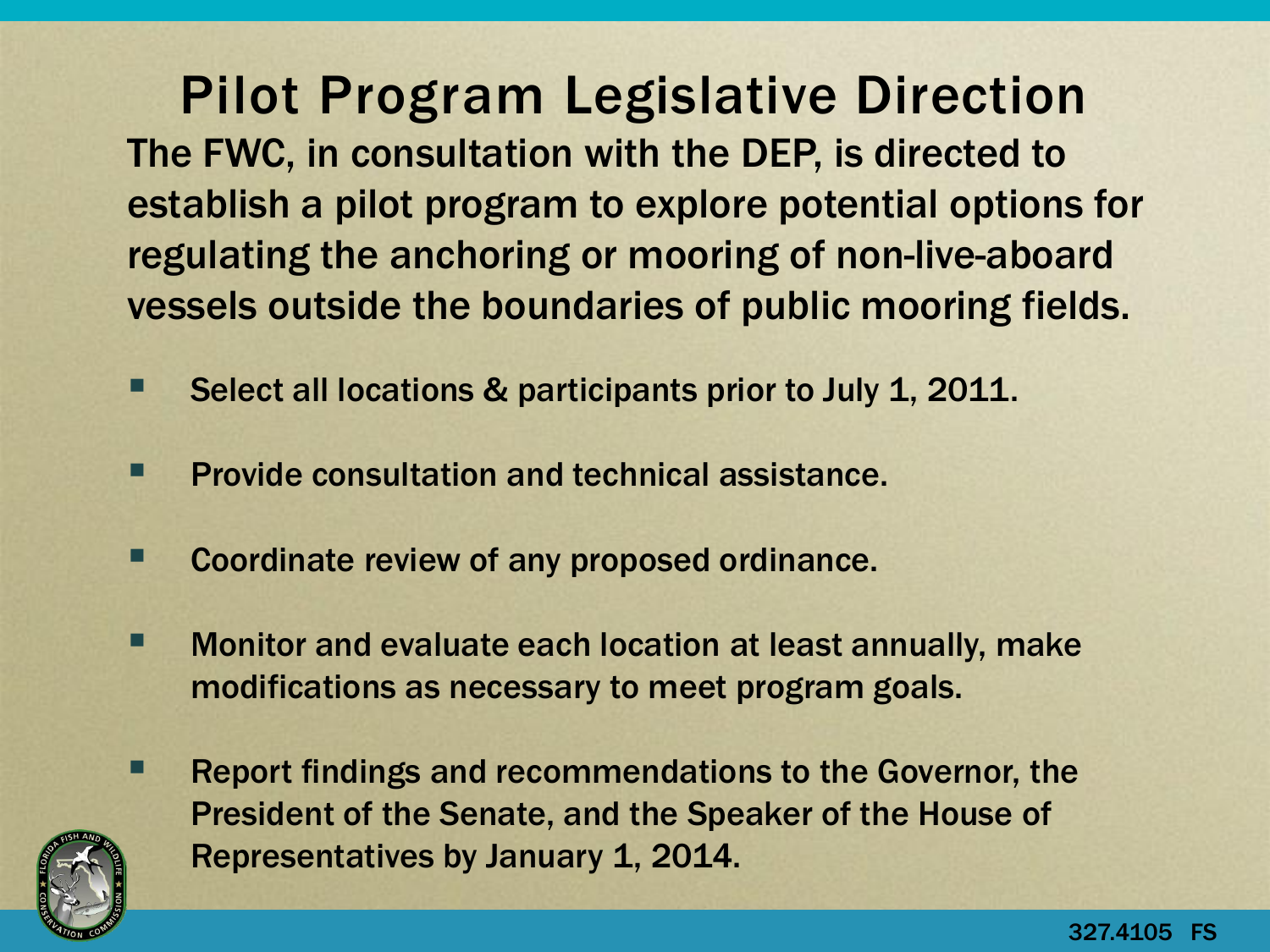#### Pilot Program Ordinances

- Shall be consistent with the goals of the pilot program.
- Shall only apply to vessels outside authorized mooring fields.
- Shall be reviewed by DEP, USCG, FIND or WCIND, and organizations representing vessel owners or operators.
- **Shall take effect and become enforceable only after** approval by the commission.
- **Shall expire with the pilot program on July 1, 2014 and** shall be inoperable and unenforceable thereafter.

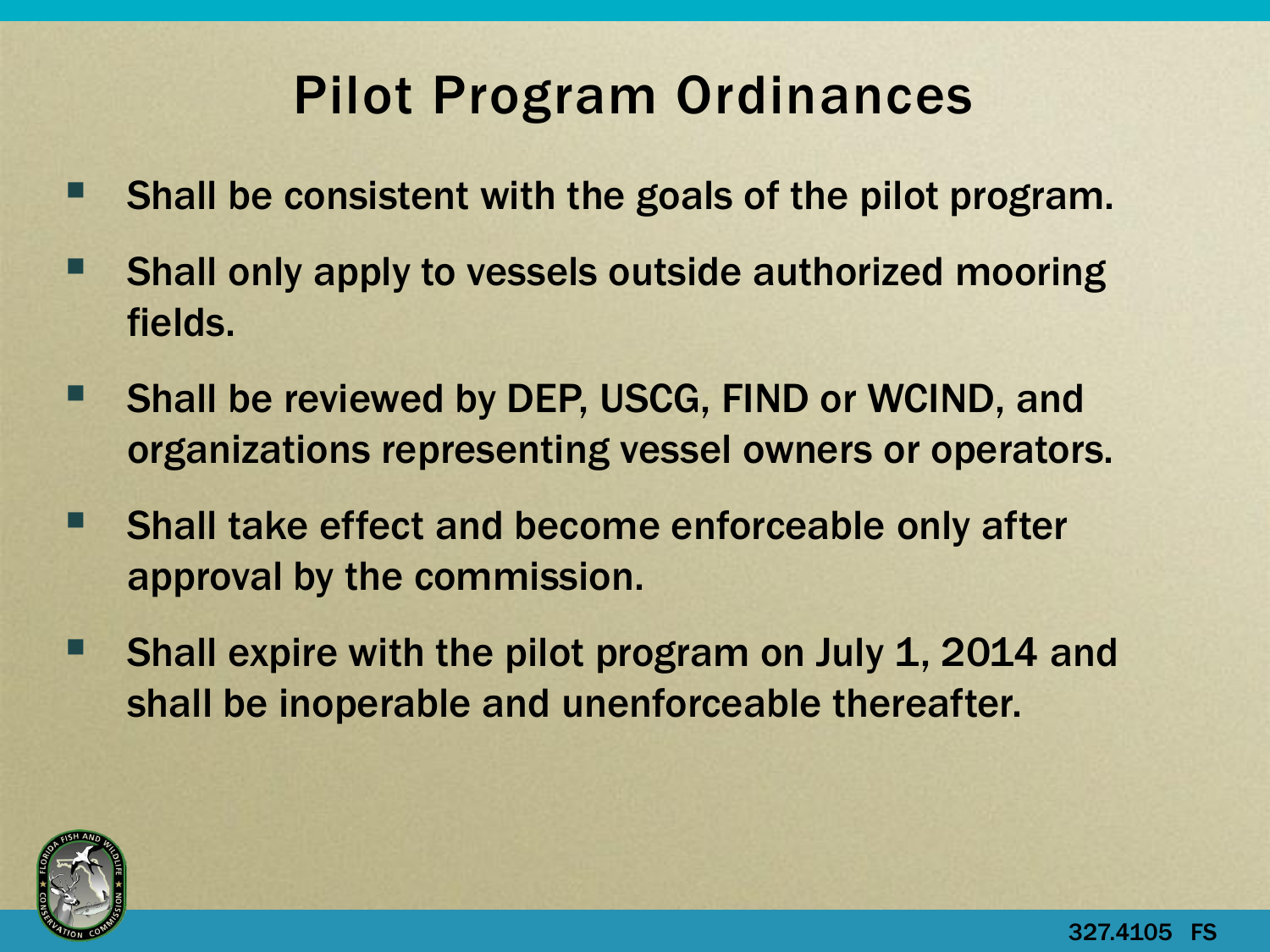# St. Augustine 0rdinance





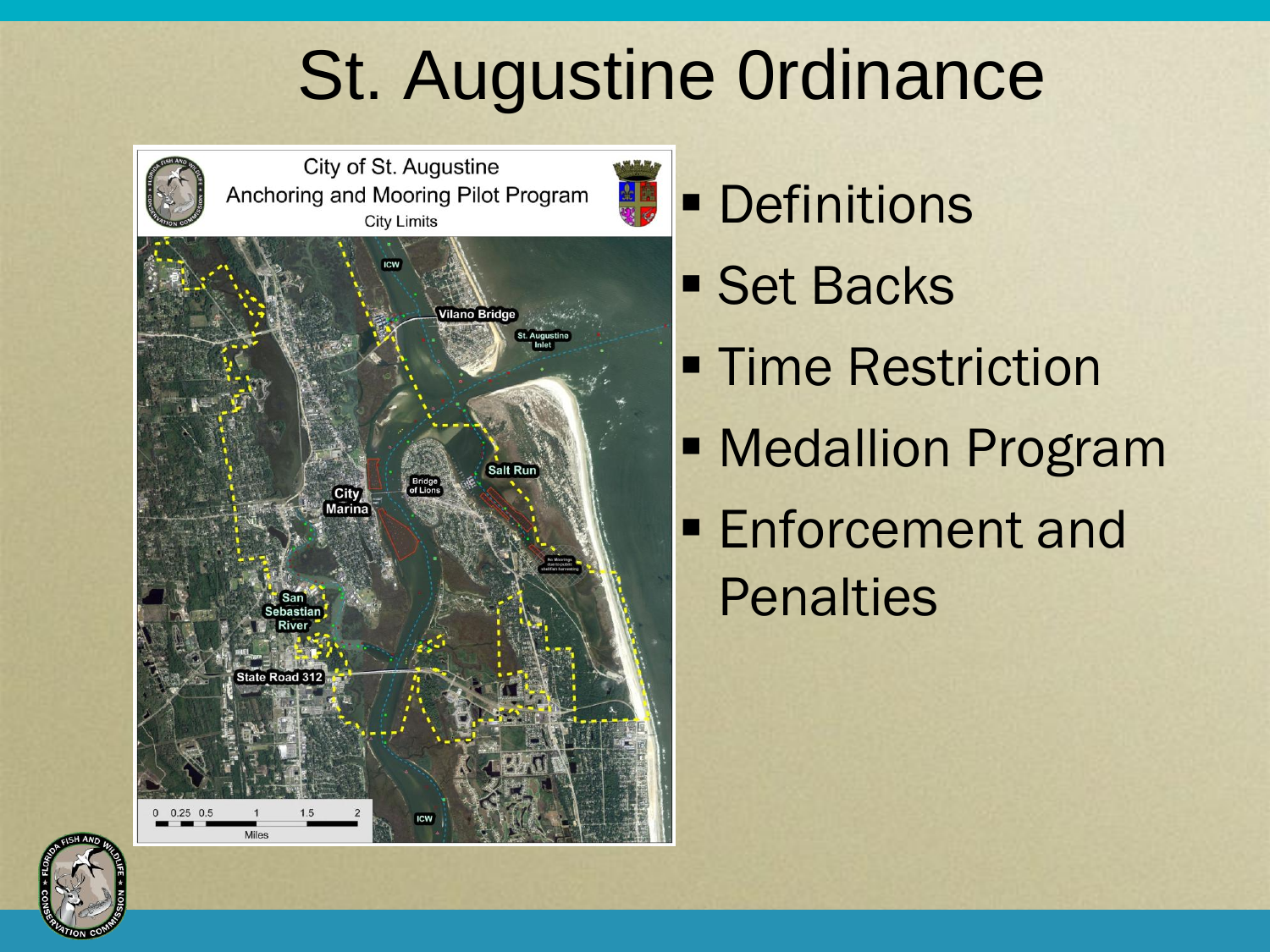# St. Petersburg's Ordinance

St. Petersburg Waterways **City Limits** 



- **Definitions**
- Anchoring **Restrictions**
- **Anchoring** Prohibitions
	- Steps for Enforcement and **Penalties**

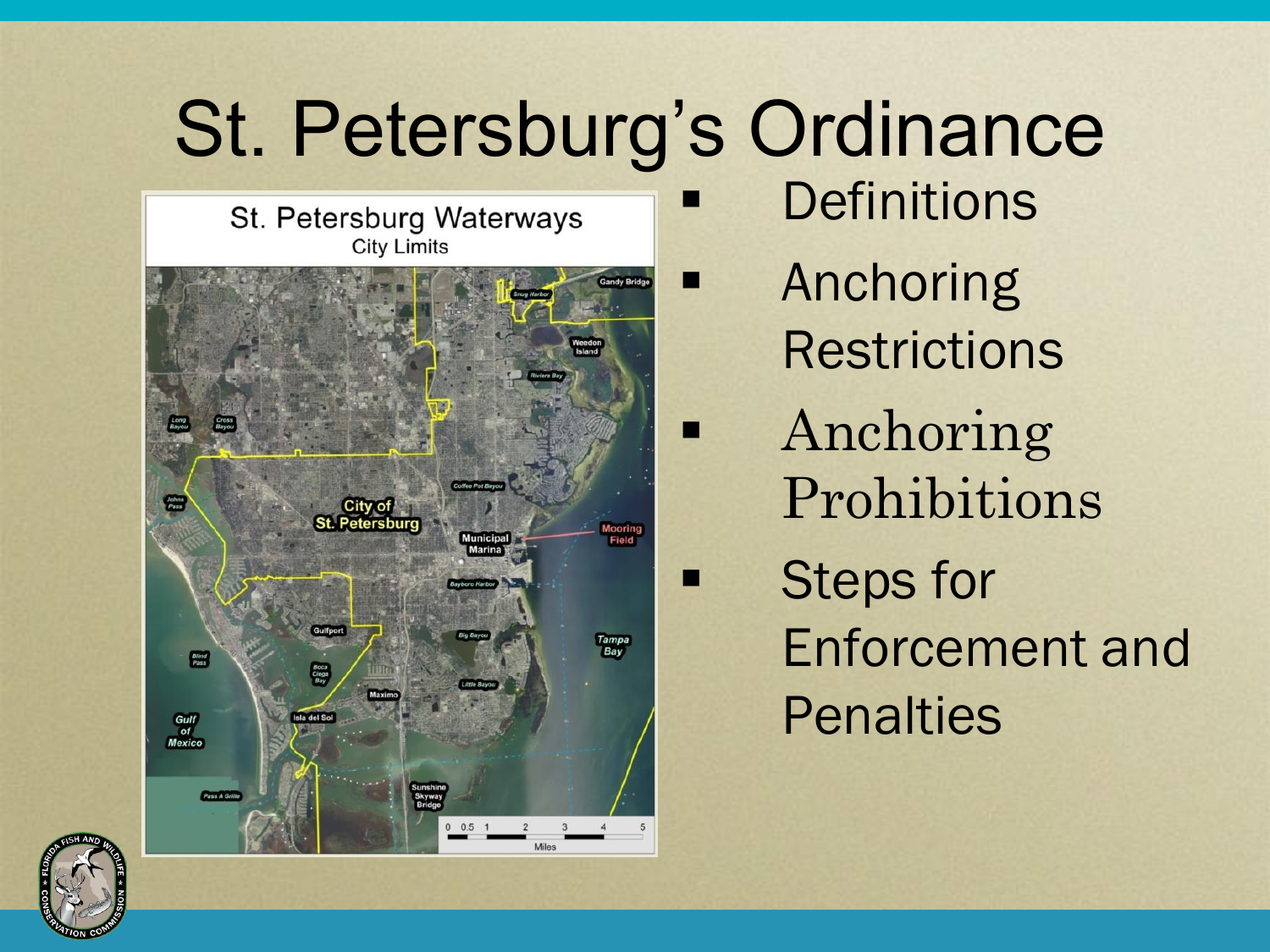# Sarasota's Ordinance



**Anchoring Restrictions** 

**Exemptions** 

**Enforcement** and Penalties

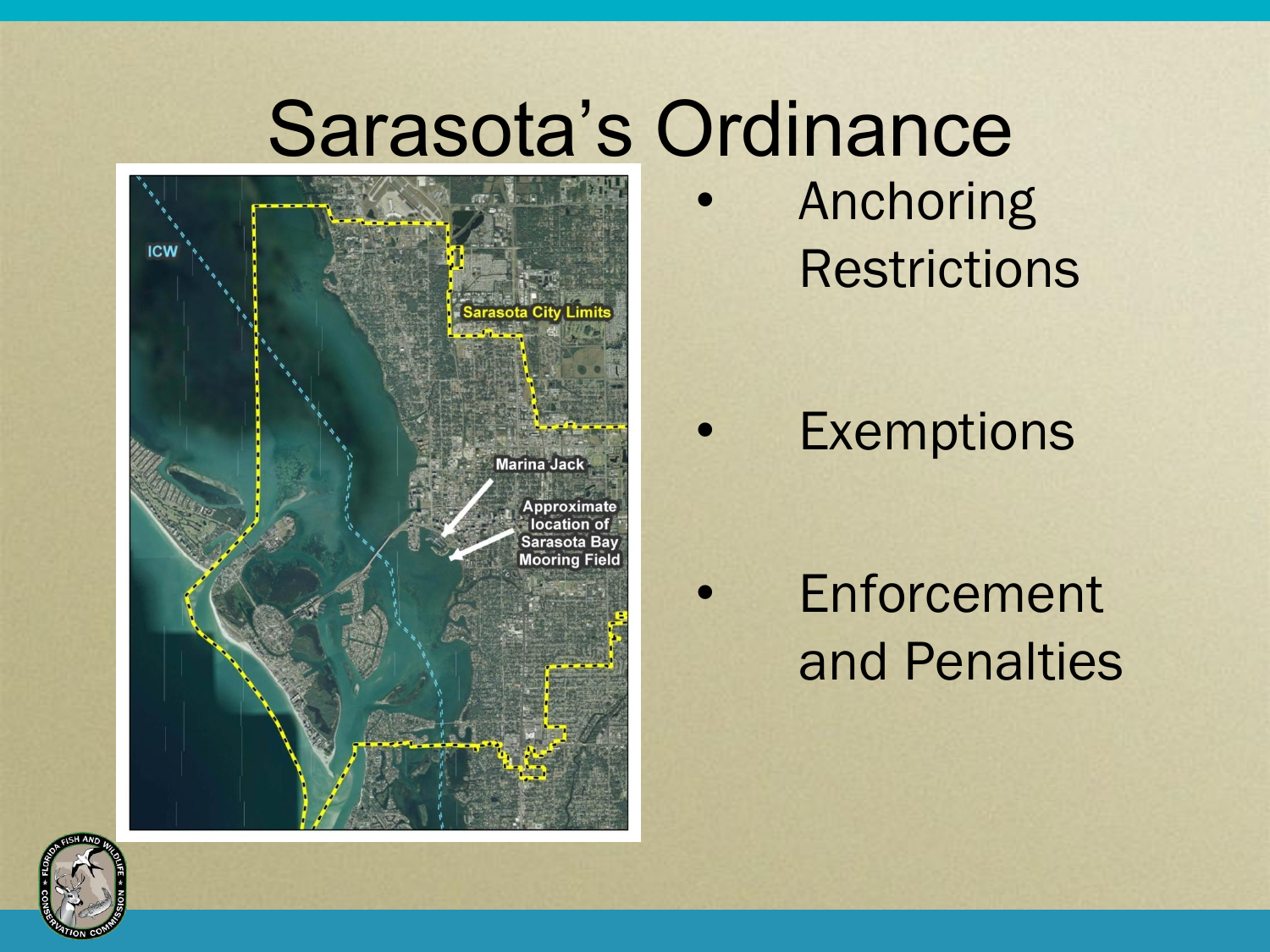### Draft Ordinances Monroe County/Key West/Marathon



#### Stuart/Martin County